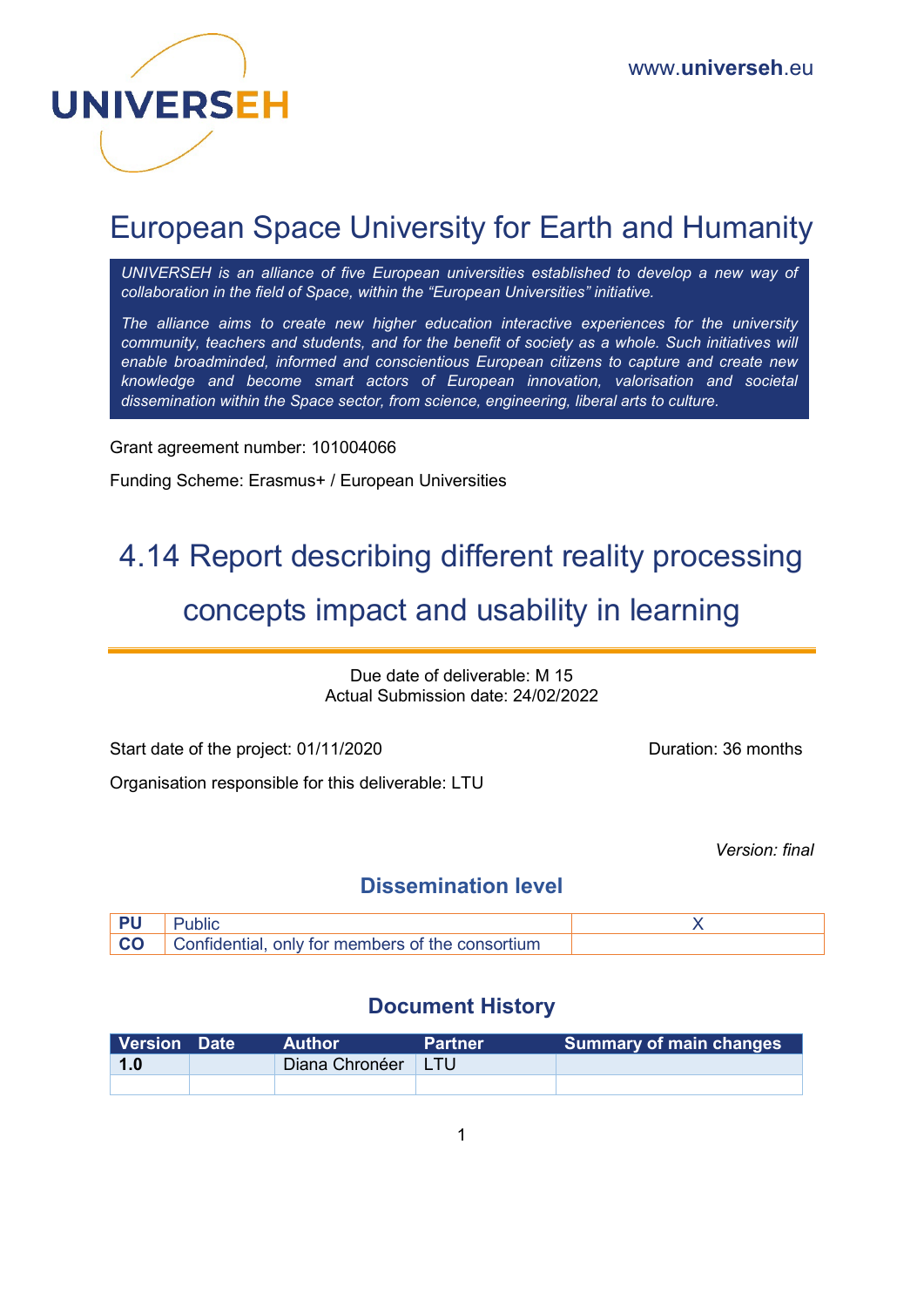

# **Index**

- 1. Introduction
- 2. Method
- 3. Hybrid education and learning
- 4. Innovative and creative technical solutions
- 5. Conclusion and future work
- 6. References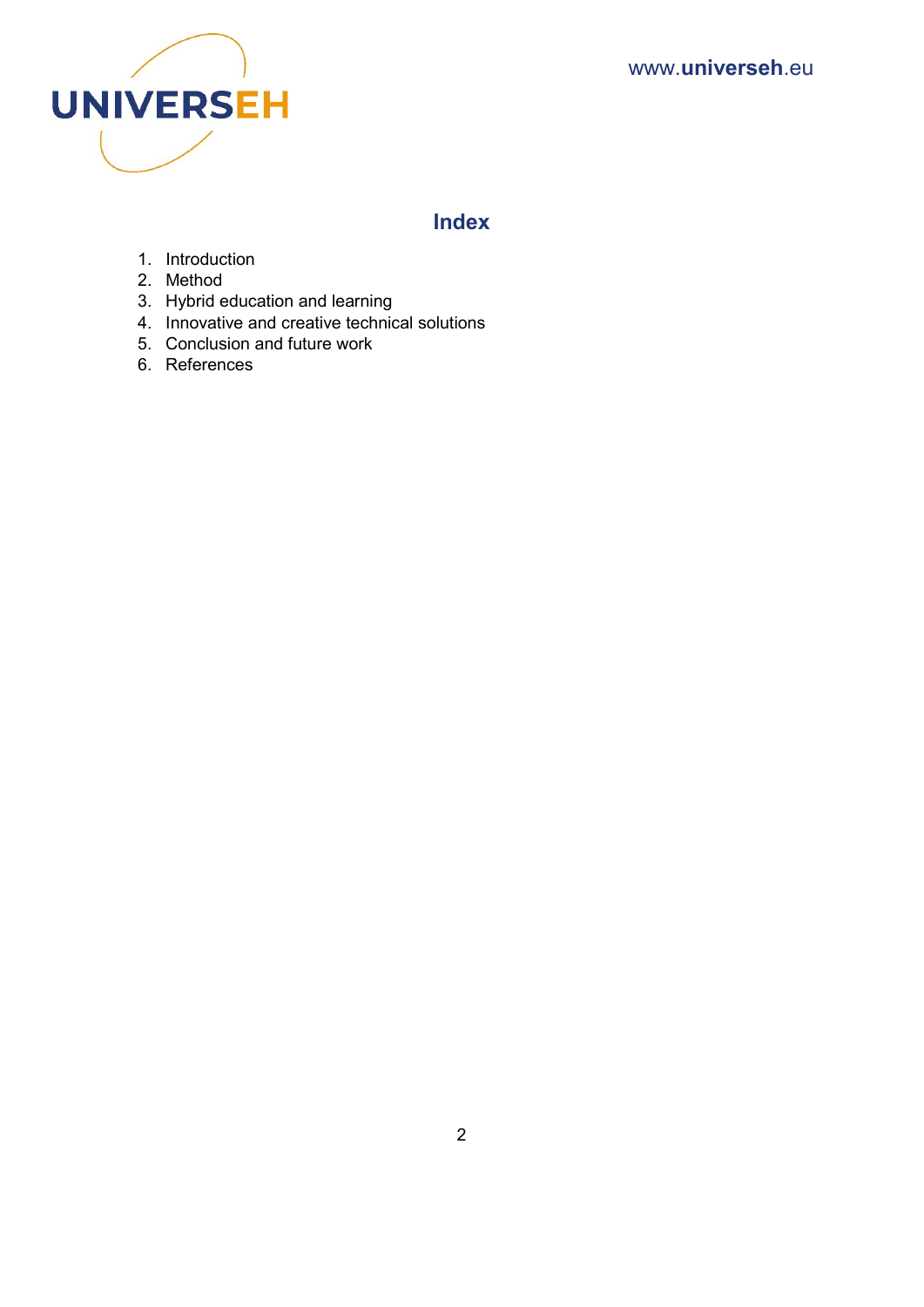

#### Introduction

The aim of this report is to describe different reality processing concepts impact and usability in learning. Open education gives everyone access to high-quality educational experiences and resources. UNIVERSEH will work on eliminating barriers to this goal. by developing openly shared educational resources (WP4), while harnessing today's collaborative spirit to develop educational approaches that are more responsive to learner's needs.

Task 4.5 will build the technical foundation to achieve consortia-wide hybrid learning and virtual classroom functionality, both of which set high requirements on technical, logistical, and digital solutions. All members of the Alliance are currently with high priority exploring these innovative approaches, and the task will bring our efforts together in this area.

To deal with the need for more flexible learning and to provide a richer, more engaging remote learning experience, the creation of the synchronous hybrid virtual classroom is of importance. The concept of the hybrid virtual classroom comprises one group of learners who participates in the course on campus, and simultaneously other individual learners participate in the course remotely from a location of their own choice by connecting to the same platform (cf. Raes et al., 2020).

Our definition of hybrid and virtual classrooms is in accordance with above definition, but it also comprises that different digital tool can support both the synchronous learning processes as well as asynchronous activities. In addition, establishing social presence, or the ability of students to project their personal characteristics into a so-called community of inquiry, has proven to be very important for student satisfaction (Greenhow & Gleason, 2017).

The outline of this report is as following: first, we briefly present our method for identifying digital technical solutions. Secondly, we describe identified innovative digital technical solutions in higher education. Lastly, we give some conclusions and a brief description of future work in task 4.5.

#### Method

To identify different reality processing concepts impact and usability in learning we have within T4.5 hold seminars where six different concepts have been presented and discussed in relation to impact and usability in learning. Secondly, in webinars, partners in the Universeh-project have presented some different innovative digital technical solutions in higher education. These solutions will be input to WP3, the design of Universeh-courses.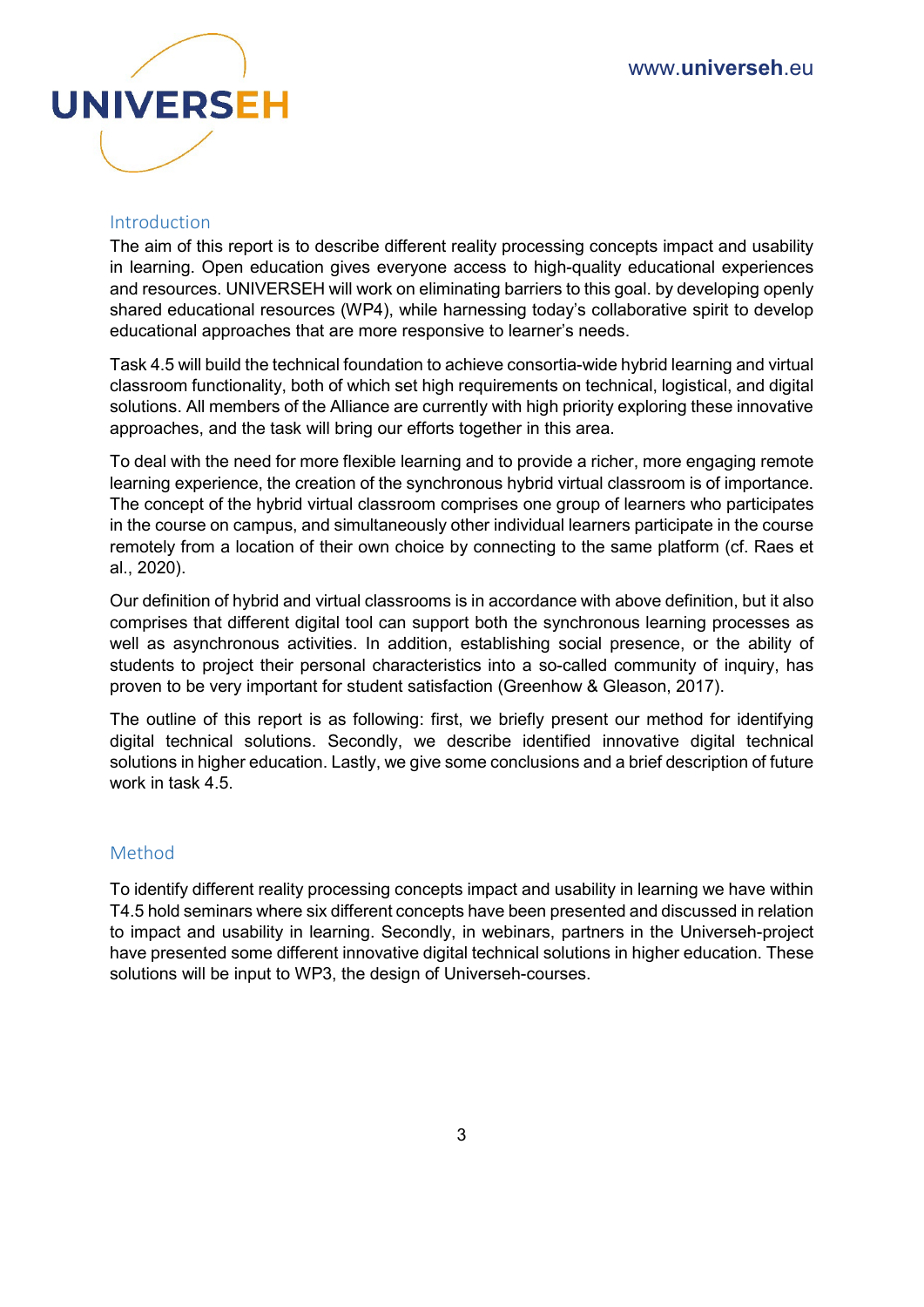

## Hybrid education and learning

Hybrid education is in the literature described in various ways, describing synchronous and asynchronous learning.

- Blended learning: Asynchronous online learning is used to enhance student learning between face-to-face sessions. Online instruction does not replace face-to-face time.
- Flipped learning: A type of blended learning in which students receive content, usually through recorded lectures accessed asynchronously, then use face-to-face time for active learning.
- Online education: All instruction occurs online, synchronously or asynchronously.
- Distance learning: Defined as "providing education to students who are separated by distance (i.e., who are not physically present in the same space) and in which the pedagogical material is planned and prepared by an educational institution" (Kaplan and Haenlein, 2016, p.443)
- Hybrid learning: Utilizes both online and face-to-face learning strategies in an effort to maximize both learning environments. Online learning may be synchronous or asynchronous and may replace face-to-face time.

However, hybrid learning and blended learning are two terms usually referring to one concept. Abdelrahman and Irby (2016) state that blended or hybrid learning can be seen as the use of "mixed mode of instruction", combining traditional face-to-face instruction and pure online learning. It is observed that the online learning approach has increased, and sometimes it replaces the traditional method of learning (F2F) (Abdelrazeq et al., 2019).

We argue that hybrid education is more that replacing some course activities with digital ones. Hybrid learning is an educational model where some students attend class in-person, while others join the class virtually from home. Lecturers teach both remote and in-person students at the same time using tools like video conferencing hardware and software. Hybrid education can include asynchronous learning elements, like online exercises and pre-recorded video instruction, to support face-to-face classroom sessions. Studies shows that hybrid pedagogy is viewed as a method of teaching that utilizes technology to create a variety of learning environments for students, i.e. incorporation of technology tools both to enhance student learning and to respond to a wide range of learning preferences (Linder, 2017). A study by Olapiriyakul and Scher (2006) suggests the need for a creative balance between pedagogy and technology in designing, delivering, and providing support for hybrid courses. The concept of Technological Pedagogical Content Knowledge, or TPACK, has been offered as a framework to assist instructors in understanding how best to plan technology integration into the classroom (http://tpack.org/).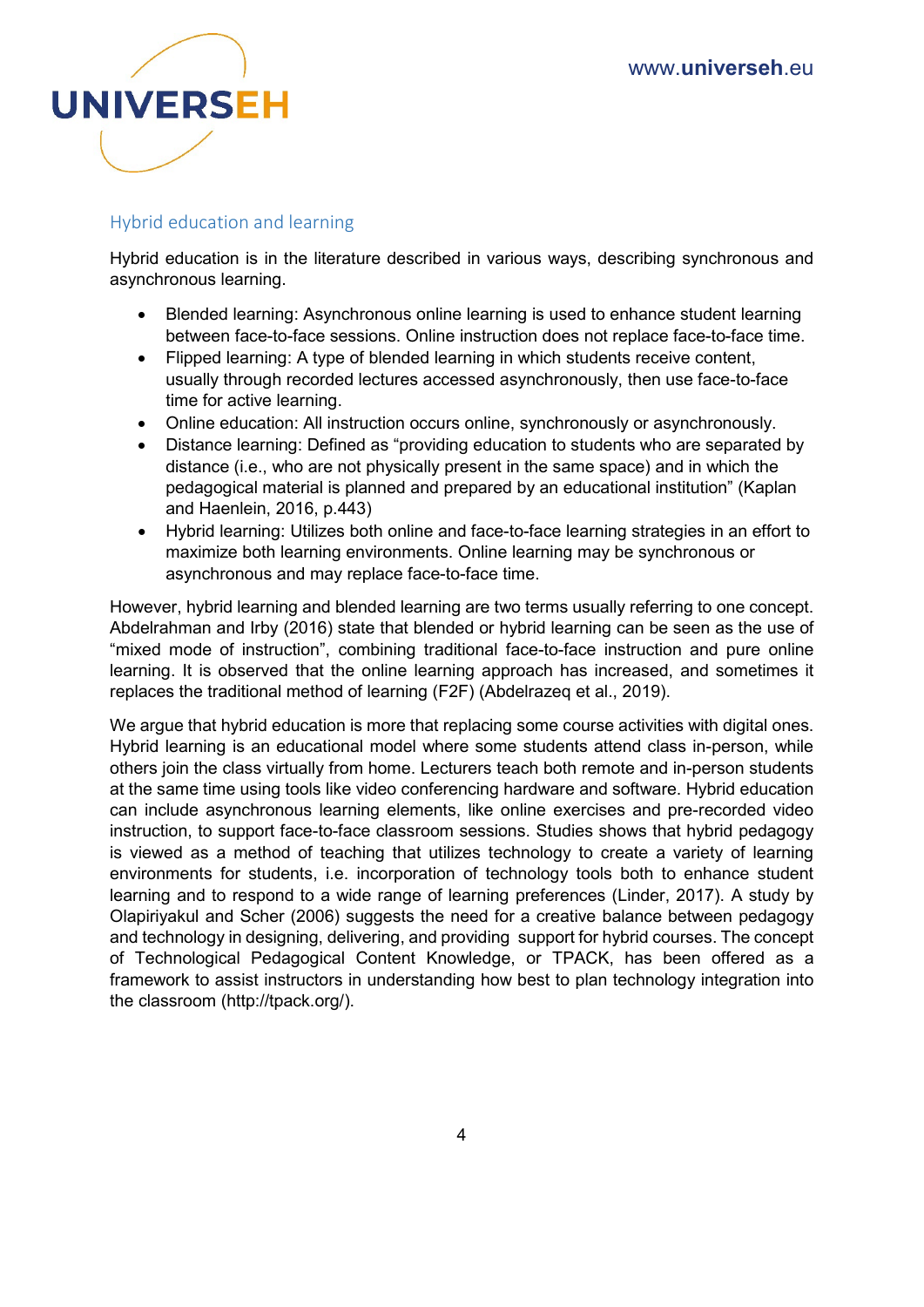



Figure 1. The TPACK framework (http://tpack.org).

The TPACK framework illustrates the complex interplay of three primary forms of knowledge: Content (CK), Pedagogy (PK), and Technology (TK). It also emphasizing the type of knowledge that lie at the intersections between three primary forms: Pedagogical Content Knowledge (PCK), Technological Content Knowledge (TCK), Technological Pedagogical Knowledge (TPK), and Technological Pedagogical Content Knowledge (TPACK).

In hybrid education, technology plays an essential part, effective technology integration is needed for developing sensitivity to the dynamic, transactional relationship between these components of knowledge situated in unique learning contexts, i.e. no single combination of content, technology, and pedagogy will apply for every teacher, every course, or every view of teaching. For instance, video conferencing in general is a live video-based meeting between two or more remote parties over the internet that simulates a face-to-face meeting. Video conferencing allows multiple people to meet, interact and collaborate face-to-face long distance in real-time by transmitting audio, video, text and presentations. In higher education, and among the partners in T4.5, following systems have been used: Zoom, Teams, Hyflex, Webex, and BBB.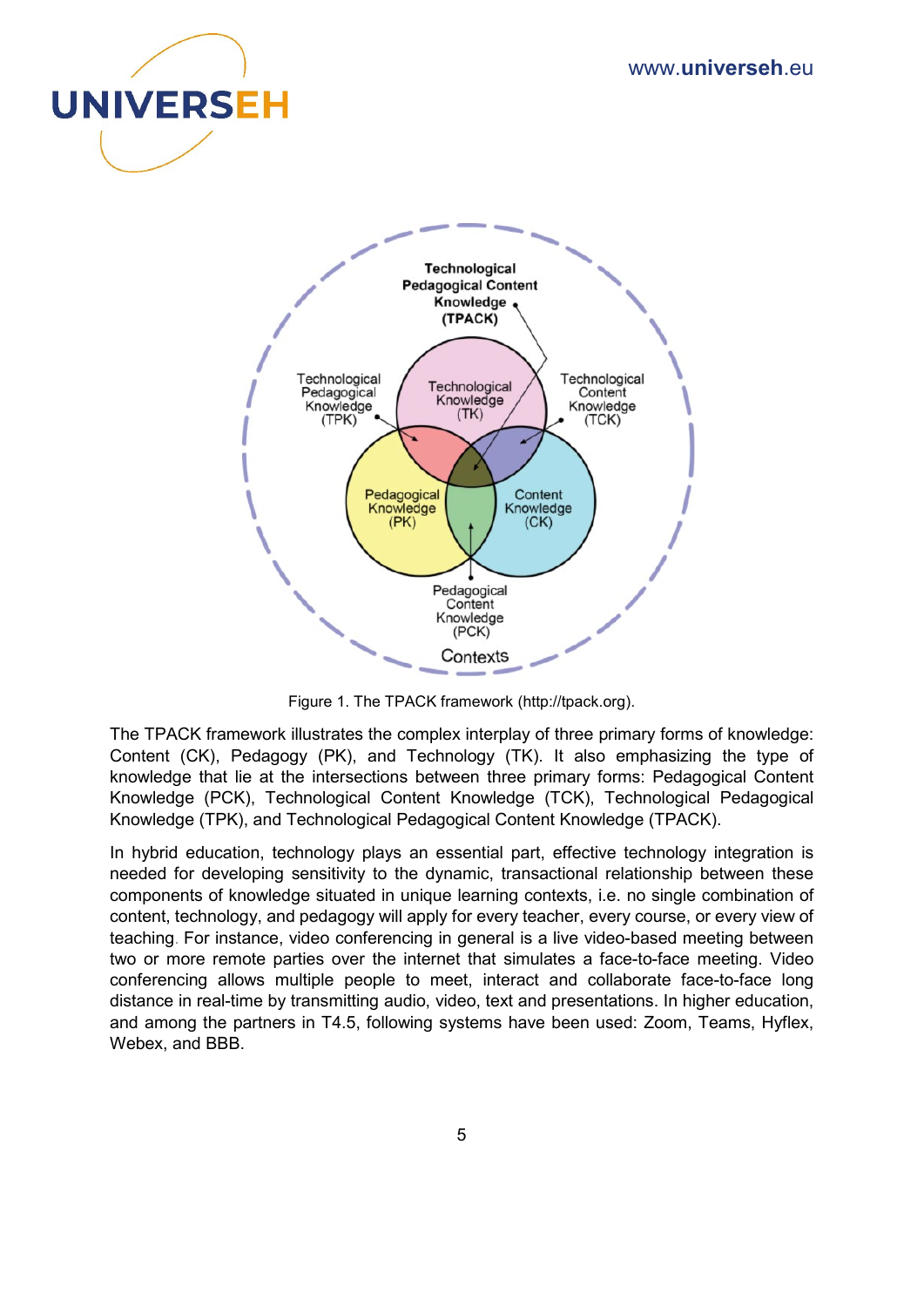

A study by Olapiriyakul and Scher (2006) suggests the need for a creative balance between pedagogy and technology as faculty members make decisions about how to design, deliver, and provide support for hybrid courses.

**Zoom** is the most frequently used system among the partners in T4.5. The system is used in distributed teaching for seminars, project meetings, team meeting. Zoom is a cloud-based video conferencing service for virtual meetings with others, either by video or audio-only or both, all while conducting live chats and sharing documents and whiteboard. It is also possible to record those sessions to view later (https://zoom.us/).

**BigBlueButton** (BBB) is a free software web conferencing system for Linux servers. Its intended use is online learning (https://bigbluebutton.org).

**Learning Management Systems** (LMSs) have gained popularity among both the educational institutes and students as a software application used for planning, implementing, and examining the whole education process (Almaiah et al., 2020). Moodle and Canvas are the well-known LMS software solutions used for not only online learning but also for organizing course material. These systems have features including student enrolment, exams, quizzes, assignments, course management, messaging, uploading course material, etc.

Among the partners in the Universeh-project, digital systems and tools for communication are mainly through the LMS, Rochetchat, e-mail, and Google workspace (for sharing documents). Different LMS are used for information and reaching a large group of students.

The opportunity for users to collaborate and explore different perspectives is an important element in the design of university courses, especially for participants who are learning or working at a distance (Herrington and Herrington 2006). Any platform used for creative online collaboration has to support a collaborative communication model at its core. However, the standard LMS have some shortcomings that often discourage their teachers from using them for courses based on intense collaboration due to strong hierarchic model and the weak tools LMS is not used for e.g. complex online project collaboration at all (Stockleben et al., 2016). Therefore, other digital tools to support collaboration and getting students to actively discuss with each other can be used, e.g. digital whiteboards like Mural, Miro, and Padlet, and chat in Microsoft's Teams.

Various technologies that enable active learning, and more specifically inquiry or experiential learning, are increasing in education. These technologies can relate to simulations or online labs, games, and modelling tools (with which students create runnable models themselves) at different levels of interactivity (also including virtual reality) (de Jong et al., 2018). However, the technologies need to be combined with other instructional approaches and assignments, scaffolds, and prompts.

Videoconferencing systems have been used since the 1970s, and researchers, developers, and designers have tried to bring video-mediated communication closer to face-to-face interaction, in an effort to simulate the feeling of actually "being there" (Choi et al., 2017). By enhancing the feeling of "being there" at a remote location, a feeling of being "presence",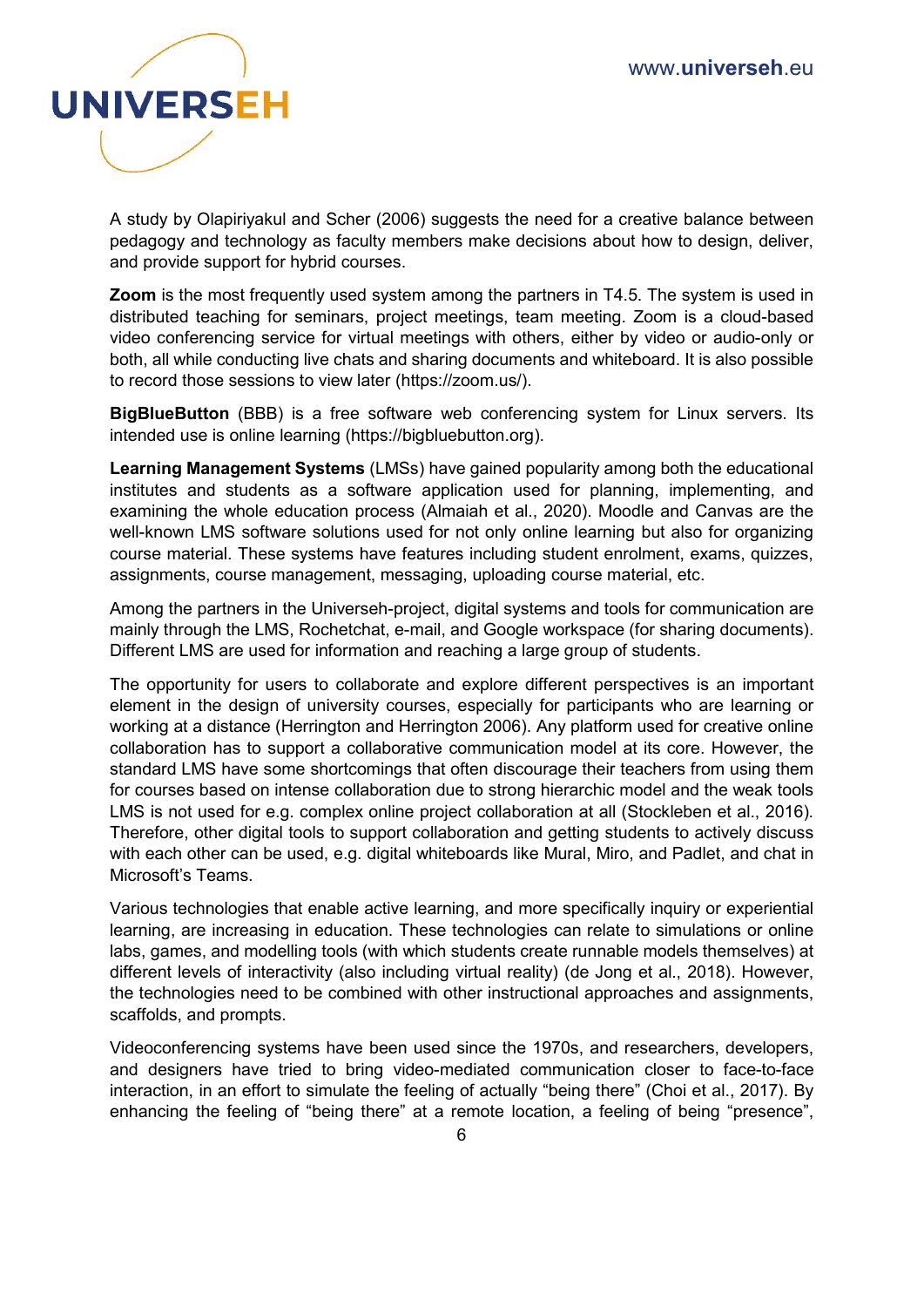

robotic telepresence systems offer some benefits that come from being physically present. Telepresence robots are developed in order to help a remote sender instil his or her presence more vividly for the receiver, enhancing interpersonal communication at a distance (Choi et al., 2017). One example of these telepresence robots (tried out by one of the partners in Universeh) is the so-called Kubis with the ability to pan up to 300 degrees and to tilt (up or down) up to 45 degrees. The Kubi will work with any tablet and any video conferencing platform to make video calls simpler and more engaging in business, telemedicine, and education (ww.kubiconnect.com).



Figure 2. Example of a teleprecence robot, Kubi (photo by Linda Alfredsson, Luleå university of technology).

### Innovative and creative technical solutions

In T4.5 we have identified some future-oriented technical solutions for higher education and for hybrid and virtual classes supporting synchronous and asynchronous activities. These technical solutions are; Virtual Reality, AI in learning and simulation, GatherTown, Walkabout, and LUNA-lab.

#### Virtual Reality

Related to virtual reality (VR), there is a virtual reality educational tool in the context of mining engineering that has been tested in the mining education at Luleå University of Technology. This tool creates a vision of a reality study visit (though it is virtual) in a mining environment. Within the recent years, mixed reality (MR) technologies and devices have experienced remarkable improvements. Primarily, head mounted displays (HMD), offering different virtual reality (VR) experiences, are became increasingly popular in various domains. VR has already proven to be effective in simulating interest, improving skills acquisitions and learning in diverse fields of study; the application of VR enriches didactic approaches used in different learning and teaching setups (Abdelrazeq et al., 2019).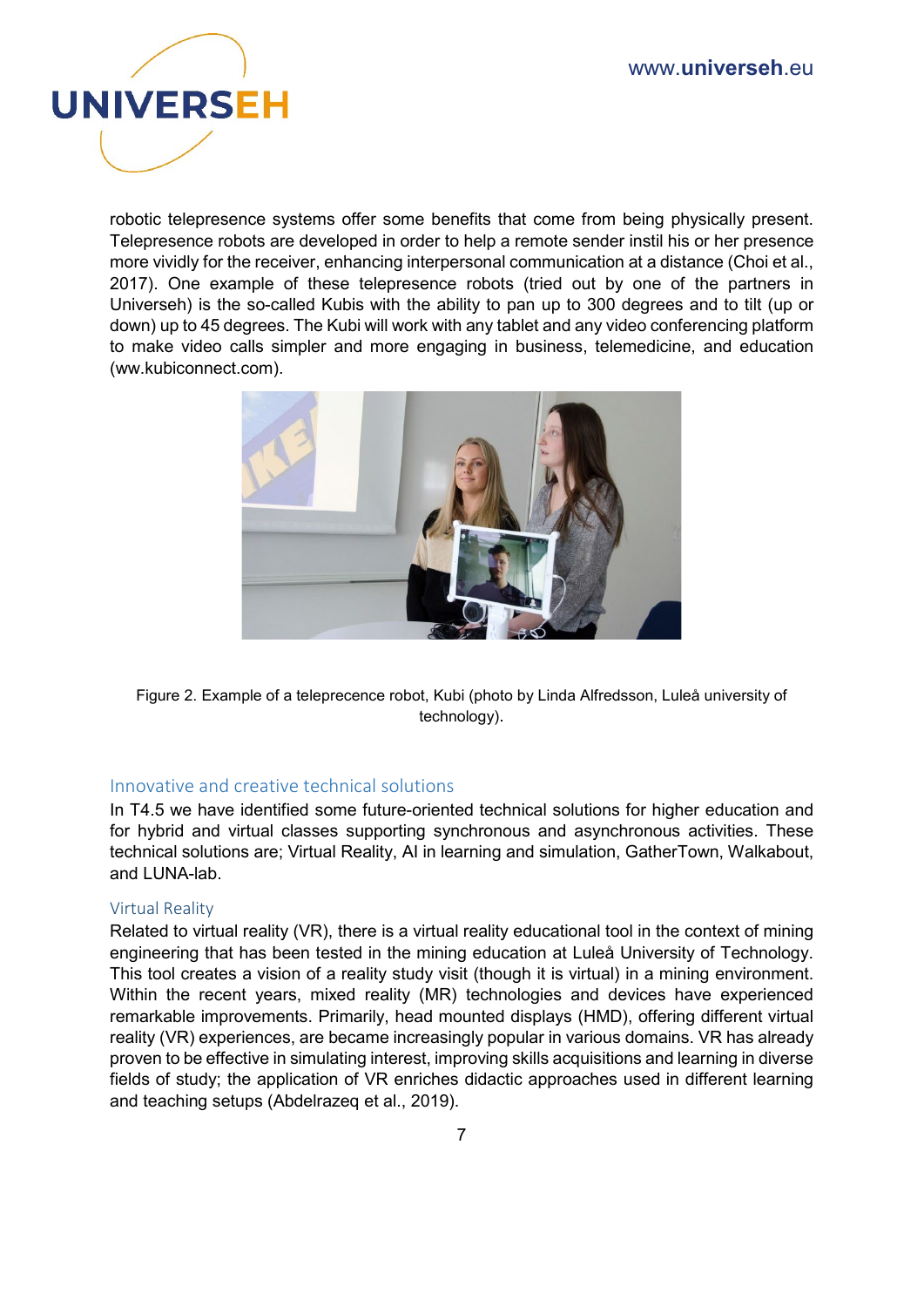

As an example, in a studio, it is possible to create lifelike environments for areas such as in construction, architecture, ore geology and mining and rock engineering (www.ltu.se/org/sbn/Verksamhet/Laboratorium-och-utrustning).



Figure 3. The Virtual Reality Lab at Luleå University of Technology (https://www.ltu.se/org/sbn/Verksamhet/Laboratorium-och-utrustning).

Another example of Virtual lab is related to task 4.7 and it is named IREAL [\(https://ireal.isae](https://ireal.isae-supaero.fr/www/)[supaero.fr/www/\)](https://ireal.isae-supaero.fr/www/). IREAL stands for "Interactive Remote Experimentation for Active Learning", and it is an ongoing project whose aim is to facilitate the implementation of scientific lab experiments in an educational context, and accessible from anywhere, see figure 1. In addition, some Bring-Your-On-Device (BYOD) is used related to aerospace software.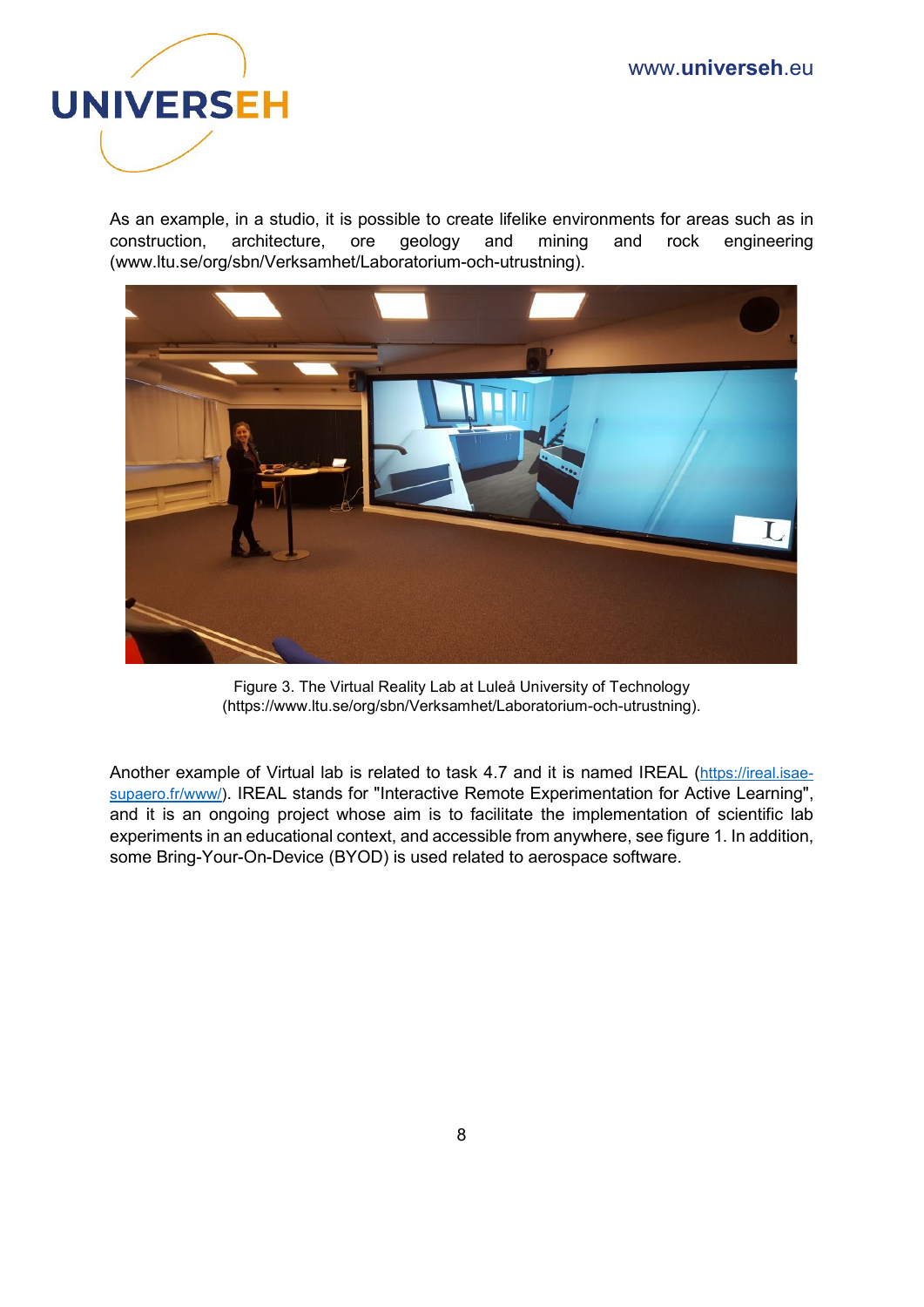



Scientific lab experimentations Model and simulation free





Lab experiments are possible regardless of the number of students anywhere, at anytime, on any device. in the class.

Accessible Lab experiments are accessible from

Realist Scientific experimental data are guaranteed to be captured from real physical installations and not simulated

Figure 4. IREAL [\(https://ireal.isae-supaero.fr/www/\)](https://ireal.isae-supaero.fr/www/)

#### AI for space simulation

Another identified tool related to virtual environments is a virtual physics-based realistic simulation environment for education in AI for Space Autonomy. It is an open-source space autonomy simulating environment with a high-performance physics engine that the Robotics and AI team at Luleå University of Technology has developed for evaluating future space autonomy concepts e.g. satellites GNC, rovers and aerial vehicles operating into other planets. This simulator can provide a super-realistic rendering of an environment in terms of physics, lighting, shadows, and textures. At the same time, it can integrate CAD models of robots, satellites, asteroids, etc. to create a realistic space mission scenario. This simulator can also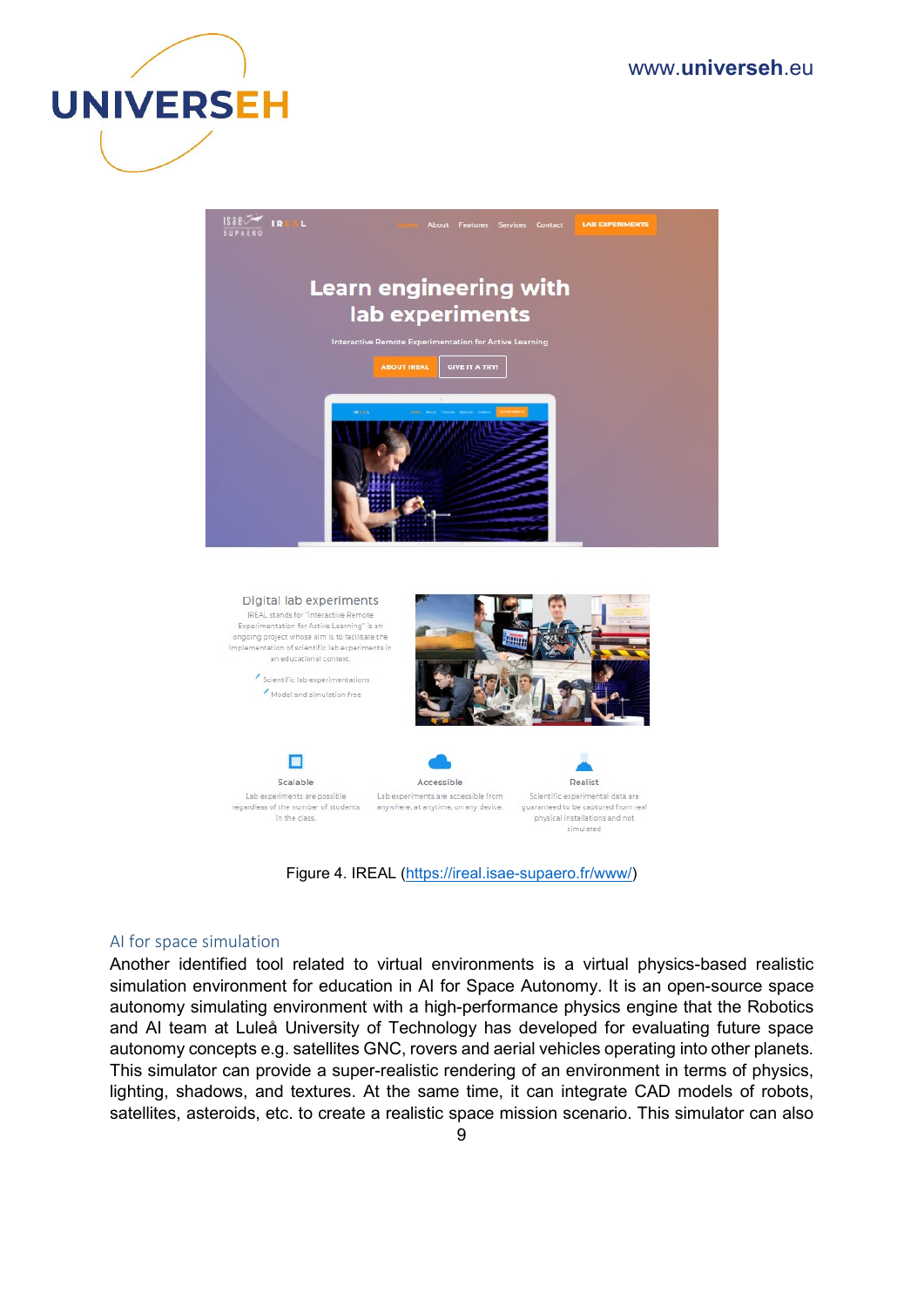

model sensors that can provide observations of the simulation environment, such as monocular cameras, laser range finders, etc.

Some examples of simulations are presented in a webinar held by Sumeet Gajanan Satpute, Post Doc in Robotics and Artificial Intelligence at the Department of Computer Science, Electrical and Space Engineering at Luleå University of Technology, and the PhD-student Vignesh Kottayam Viswanathan.



Figure 5. Stereo imaging of asteroid (Satpute and Viswanathan, 2022).



Figure 6. Lava/skylight environment (Satpute and Viswanathan, 2022).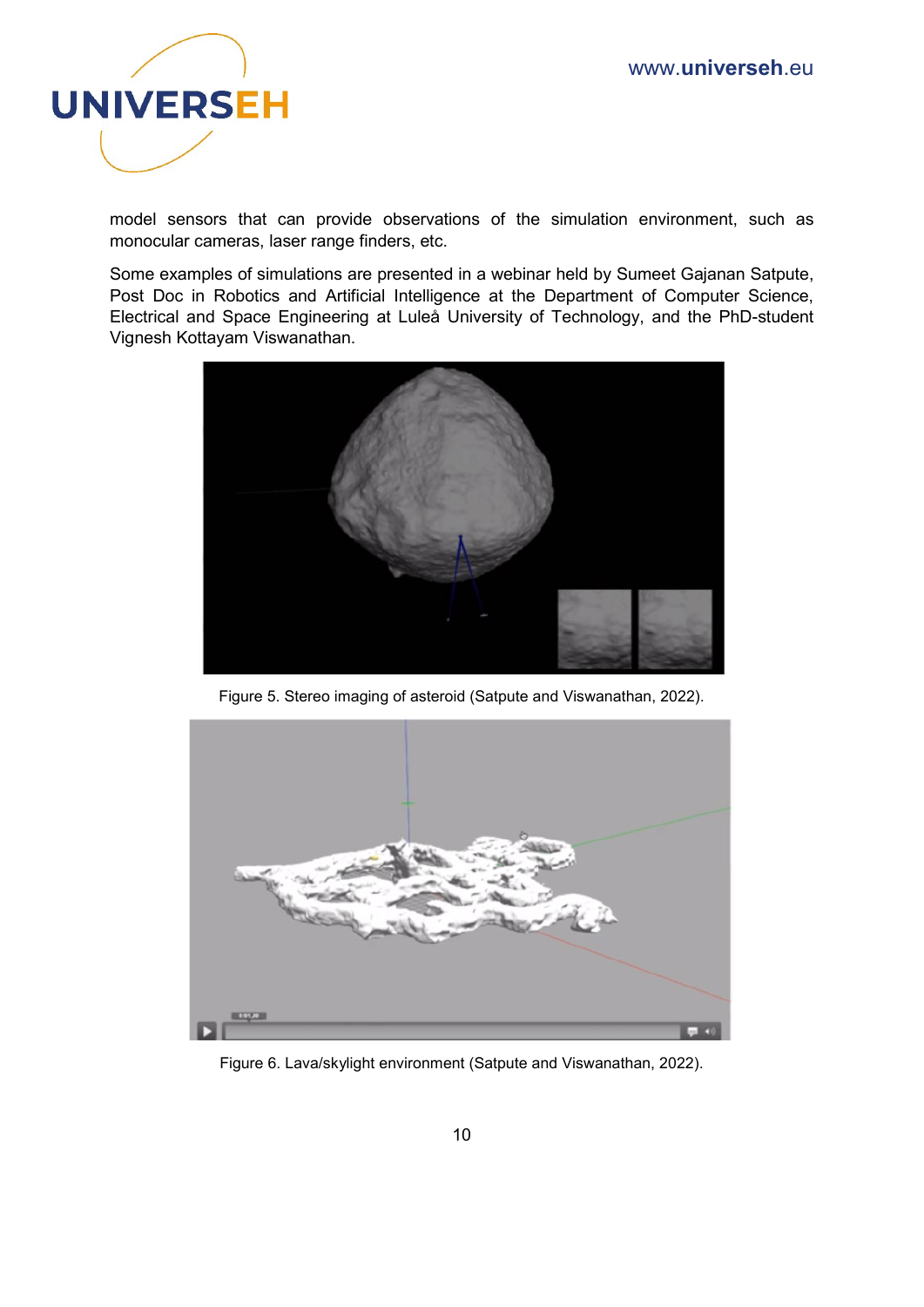

#### AI in learning

Artificial Intelligence (AI) can be used in various ways in education. Hamam Mokayed, Senior Lecturer in Machine Learning at the Department of Computer Science, Electrical and Space Engineering at Luleå University of Technology, has presented in a webinar some examples of different research and implementation of AI in the learning process and education in general. Two different projects were demonstrated: iMusica and ChatPal.

For example, iMuSciCA is a pioneering approach using music for fostering creativity and deeper learning. The project adds the ability of problem solving in STEM sciences using AI. Problem-solving is one of the key skills for the 21st-century job market. STEM (Science, Technology, Engineering and Mathematics) teaching rely on the left half of the brain and thus is logic driven. Artistic activities, which uses the right side of the brain fosters creative problemsolving. STEM education is necessary but it is not sufficient, iMusica plays the role to make the learning process easier by linking the scientific concepts with the arts (STEAM).



Figure 7. Using AI power to play music (Mokayed, 2022).

Another example, ChatPal is a project that helps in answering queries students generally ask like lesson plans, course modules, assignments, and their deadlines. With more advanced features, ChatPal is able to Identify the areas that students are lacking and requires efforts, then it will provide the teacher with an opportunity to figure out areas they can improve their teaching abilities as well, see example of chat below.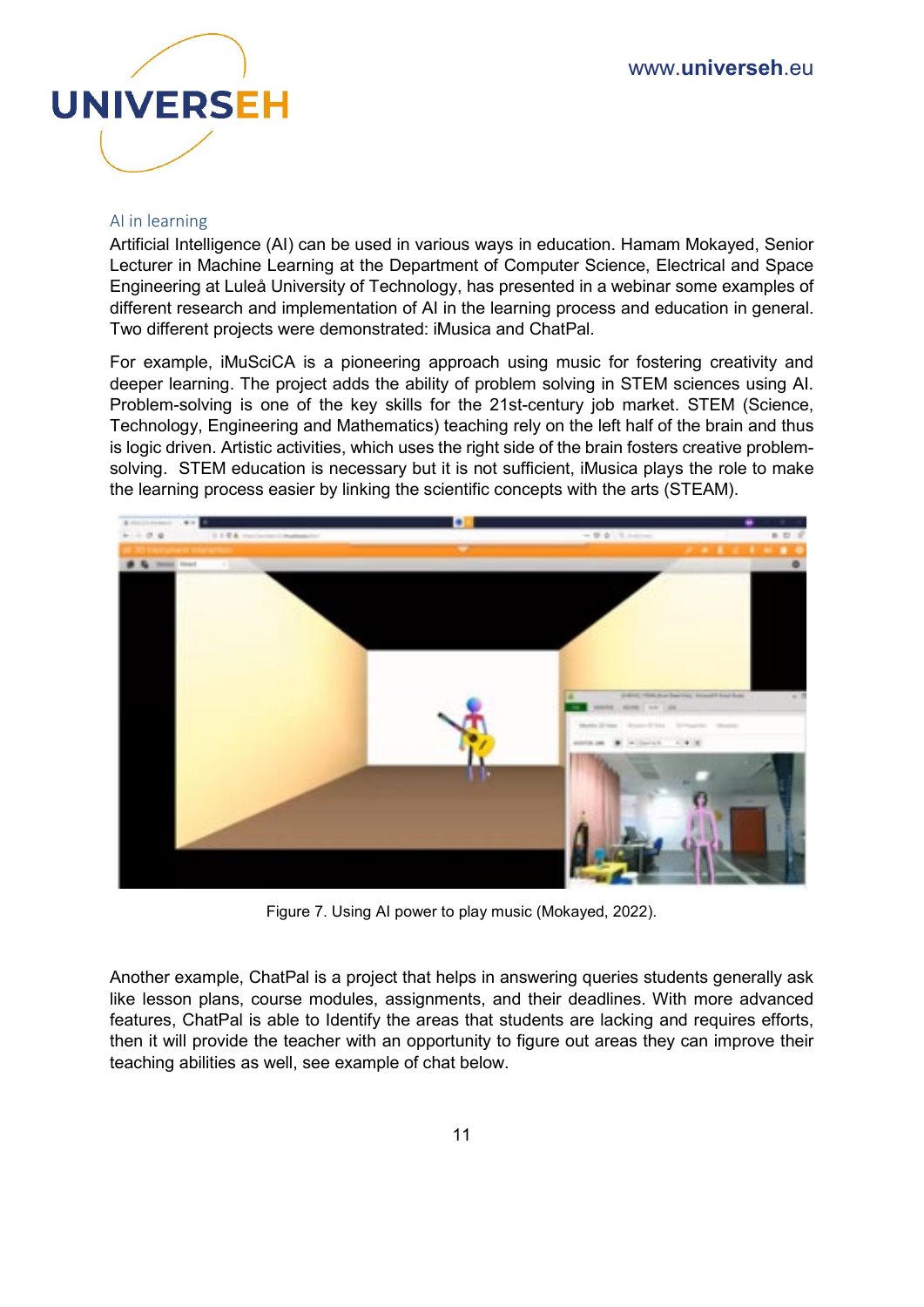

| Q. Search models, datasets, users<br><b>Hugging Face</b>                                                                                                                                                                                                                                   | Models                                           | Datasets <b>B</b> Spaces <b>fi</b> Docs <b>B</b> Solutions Pricing                                         | $\sim$ 500           |  |  |  |
|--------------------------------------------------------------------------------------------------------------------------------------------------------------------------------------------------------------------------------------------------------------------------------------------|--------------------------------------------------|------------------------------------------------------------------------------------------------------------|----------------------|--|--|--|
| Hugging Face is way more fun with friends and colleagues! $\bigcirc$ Join an organization                                                                                                                                                                                                  |                                                  |                                                                                                            | Dismiss this message |  |  |  |
| tosin/dialogpt_mwoz h vike 2<br>Conversational O PyTorch Transformers multi_woz_v22 en arxiv:2110.06273 cc-by-4.0 gpt2<br>text-generation<br>日.                                                                                                                                            |                                                  |                                                                                                            |                      |  |  |  |
| Model card<br>Files and versions                                                                                                                                                                                                                                                           |                                                  | $\mathcal Q$ Deploy -<br><b><br/> Train</b> -                                                              | Vse in Transformers  |  |  |  |
| DialoGPT_MWOZ                                                                                                                                                                                                                                                                              | Downloads last month<br>166                      |                                                                                                            |                      |  |  |  |
| This is a fine-tuned model of DialoGPT (medium) on the MultiWOZ v2.2 dataset. It is intended to be used<br>as a conversational system. The dataset it's trained on is limited in scope, as it covers only certain<br>domains such as restaurants, hotel, taxi, train, hospital and police. | Hosted inference API<br><b>ED</b> Conversational | Examples                                                                                                   |                      |  |  |  |
| The perplexity achieved on the test and validation sets are 10.25 and 10.71, respectively. More<br>information about the original pre-trained model can be found here                                                                                                                      |                                                  | Input a message to start chatting with tosin/dialogpt_mwoz.<br>Hi, how are you?<br>I am good. How are you? |                      |  |  |  |
| <sup>e</sup> Generation example from an interactive environment:                                                                                                                                                                                                                           |                                                  |                                                                                                            |                      |  |  |  |
| Response<br>Role                                                                                                                                                                                                                                                                           |                                                  | fine, I am lookig for restaurant, any recommendation                                                       |                      |  |  |  |
| I would like to have breakfast.<br>User                                                                                                                                                                                                                                                    |                                                  | Sure, I can help you with that? Do you have a price range?                                                 |                      |  |  |  |
| There are several options for Chinese in the city centre. Are you looking for a particular price range?<br>Bot                                                                                                                                                                             | 100                                              |                                                                                                            | Send                 |  |  |  |
| I'm looking for free food<br>User                                                                                                                                                                                                                                                          | Computation time on cpu: 1,0788 s                |                                                                                                            |                      |  |  |  |
| There are 4 Chinese restaurants that are in the cheap price range. 3 in centre and one in north.<br>Bot                                                                                                                                                                                    | <br>JSON Output                                  | E3 Maximize                                                                                                |                      |  |  |  |
| Not good enough<br>User                                                                                                                                                                                                                                                                    |                                                  |                                                                                                            |                      |  |  |  |
| How about Charlie Chan? It is a Chinese restaurant in the centre of town.<br>Bot                                                                                                                                                                                                           |                                                  |                                                                                                            |                      |  |  |  |

Figure 8. ChatPal is a project that helps in answering queries (Mokayed, 2022).

Mokayed (2022) summarizes that AI can be used as:

- Learner: Regular chat conversation with a student, but it is based on the lecture material. Recommended students more relevant learning content by analysing their learning skills and lackings.
- Teacher assistant; helping in answering queries students generally asked like lesson plans, course modules, assignments, and their deadlines.
- Providing feedback: identifying the areas that students are lacking and requires efforts

AI can also provide the teacher with an opportunity to figure out areas they can improve their teaching abilities as well.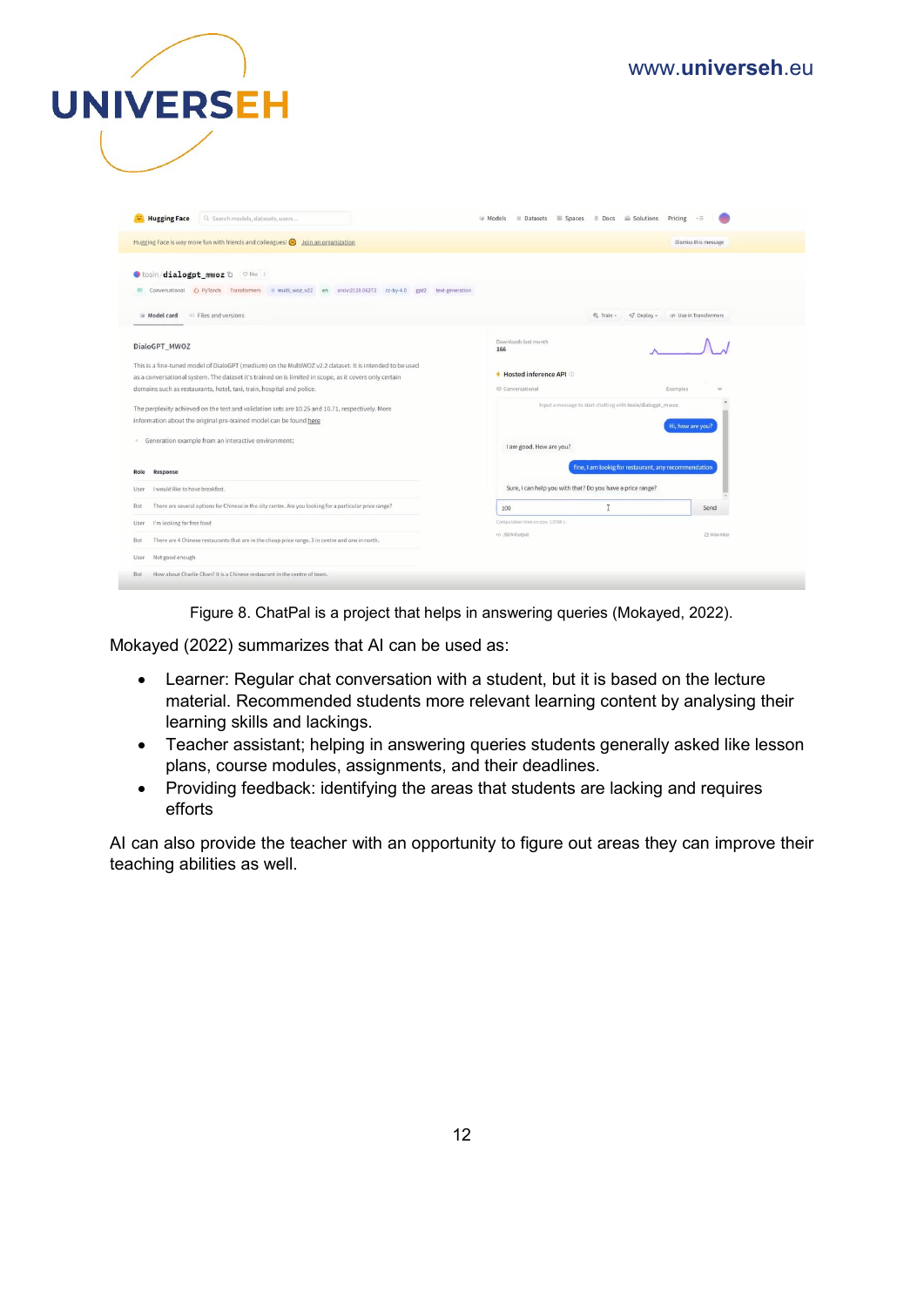



Figure 9. AI in learning (Mokayed, 2022).

#### GatherTown

Virtual classes have now become commonplace during the COVID-19 pandemic. New learning environment like distance learning often taking a blended approach with both synchronous, i.e., learners engaged at the same time, usually via synchronous video-conferencing, and asynchronous sessions to support students' learning. Distance/online learning is related to teaching students in the virtual classroom. To teach in the virtual classroom, educators/teachers must go beyond what have been called traditional pedagogy styles, which mostly include lecturers, and into modern and more facilitative approaches. A virtual classroom is used to facilitate peer‐to‐peer meetings and discussions, social learning, a variety of training, and collaborative work on professional and academic projects (Fitria, 2021).

GatherTown (GT), from Gather, is an intuitive, online, proximity-based video-conferencing software which offers participants the ability to move freely within a 2-D, pre-designed space where users can access private 'rooms', interact with different shared documents, files, prerecorded videos etc. in order to co-create in projects. GT is suitable in for instance project courses. GT offers educators the ability to pre-design learning spaces specific to their audience, to communicate effortlessly between entire spaces and small groups and to provide tailored support to students and/or student groups as they progress through the activities in a DL synchronous environment. GT can present an opportunity for students to derive the benefits of synchronous sessions, which provide opportunities for peer-peer communication and development of a sense of identity within their learning community (Themeli, 2016).

GatherTown is a web-conferencing software like Zoom, but with the added component of seeing the virtual "room" you and others are occupying, and with the ability to move around and interact with other participants based on your locations in the room, just like real life Virtual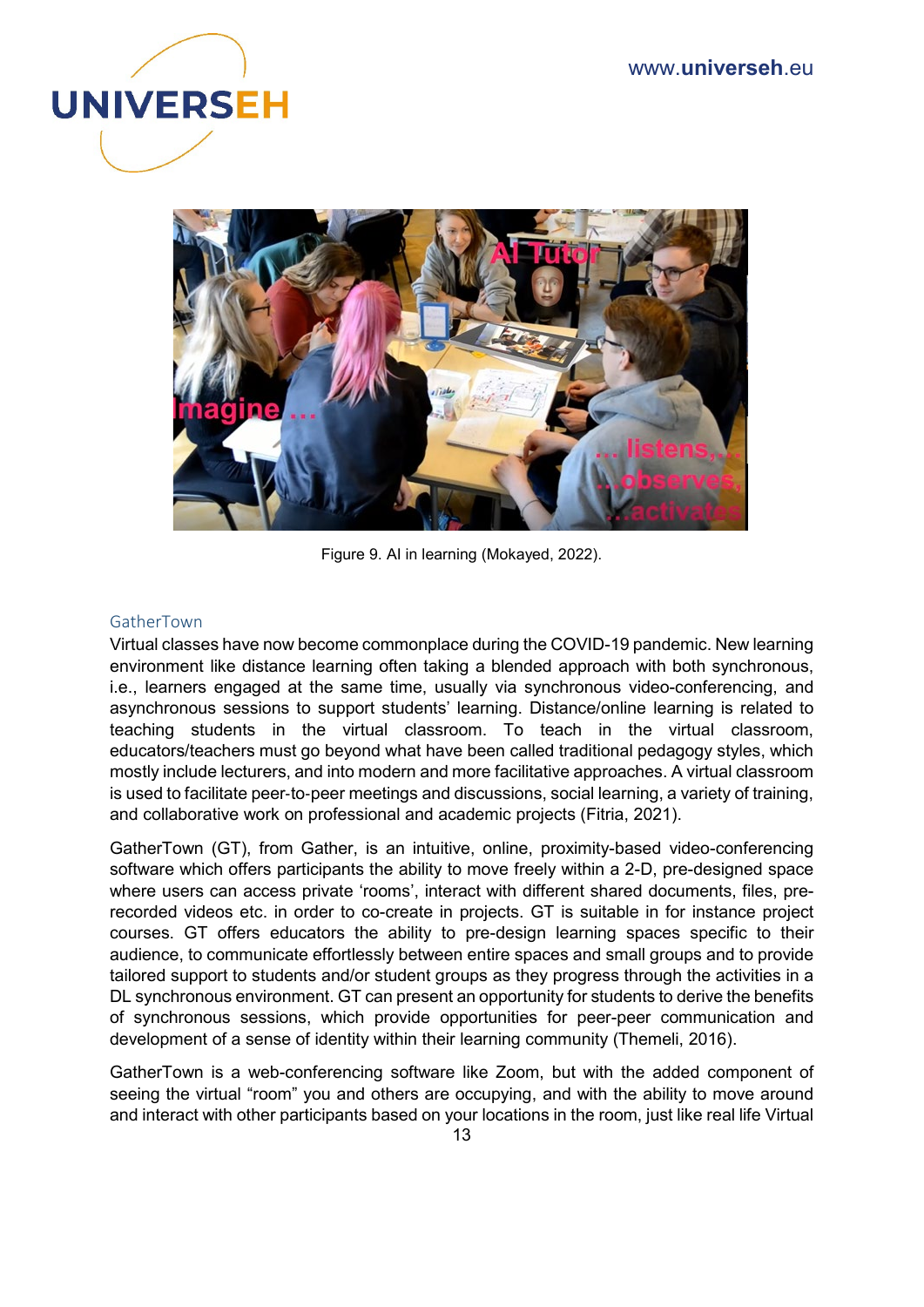

project rooms for effective teams. Users easily start and end side conversations and chats or return to a main speaker just as at a real-world conference or other gathering. Rather than being moved to a Zoom breakout room, in GatherTown, you can simply walk your online-self to tables and chairs, sit down, and start a conversation.





Figure 10. GatherTown, a visual project view.

#### WalkAbout

WalkAbout is a multi-user 3D-environment built with computer game technologies where students and teachers can express themselves using different avatars, animations, and text and voice chat in different graphical environments. The tool is under development, and can be tested in a learning environment [\(www.ltu.se/research/subjects/Distribuerade-datorsystem\)](http://www.ltu.se/research/subjects/Distribuerade-datorsystem). The idea is that teachers bring in web screens and 3D-objects to enhance the learning environment as well as control the students in the environment, i.e., automatically gather them in one place or show current interesting places using light beacons. The students and teachers can create natural group conversations by how they place themselves in the 3D-world. The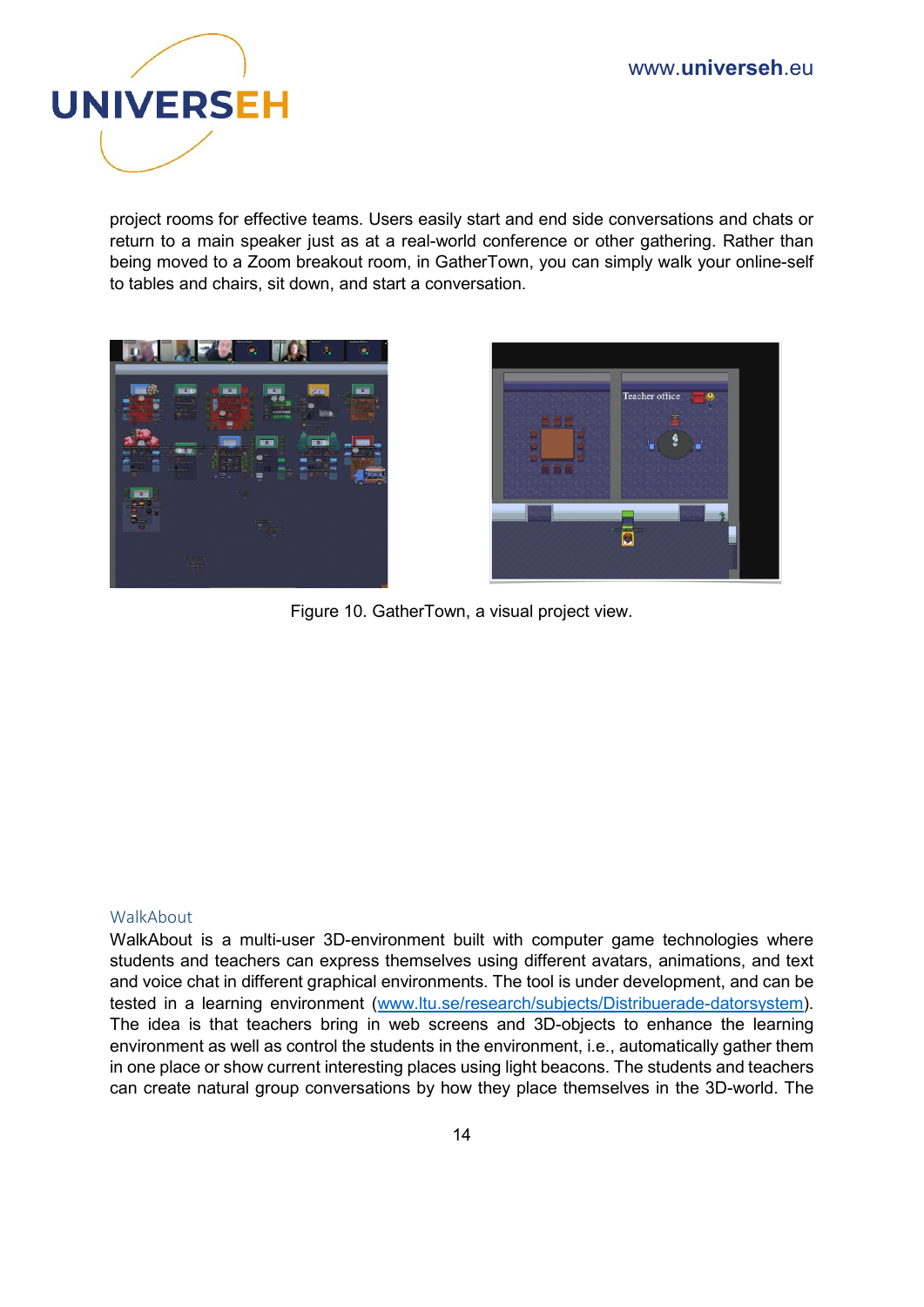

WalkAbout environment can also be used to cross language barriers through real-time text chat translation and text-to-voice generation in different languages.

WalkAbout gives teachers and students an alternative to traditional online education where they can interact and be engaged in an enriched learning environment. In this online learning environment, the students are encourage to take an active part in their own learning, i.e. to be an active learner. The users of WalkAbout can either create a new room or join an existing room from a room overview. Further, they can see how many users are currently in each room and how many seats are available in that specific room (Parnes et al., 2021).

The goal of the WalkAbout-project is to create an open learning environment for teachers and students that complements learning tools that exist today, both in the classroom and online. The idea to WalkAbout is to stimulate online students to interact and to be visible by using avatars and animations that they can control in different virtual 3D-environments, similar to open world games. Various game elements can be used to enhance the learning and in WalkAbout through e.g. missions, points and challenges. This virtual learning world is based on the idea of active learning where the students can actively participate in tasks, and solve problems, but also participate in more passive learning activities such as just listening to a classical lecture. To create motivation is an important part of learning and the idea of gamification for motivating learners to learn more in the context of WalkAbout must be further investigated (Parnes et al., 2021).



Figure 11. Interaction in WalkAbout on a mobile device (picture from Parnes et al., 2021).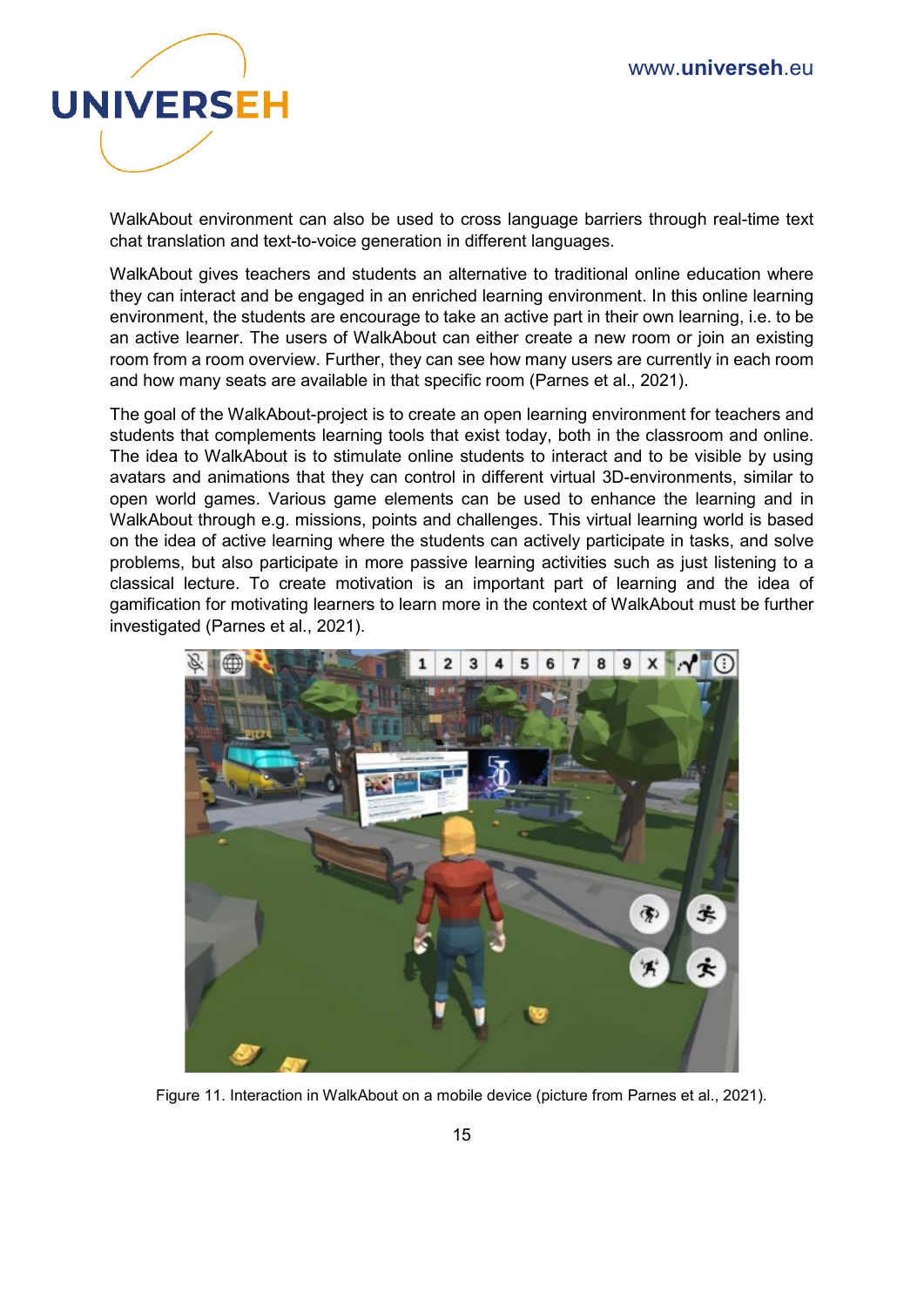

#### The Luna Lab

The International Space Master's LunaLab is one of the few facilities across the globe that simulates lunar conditions for testing applications such as autonomous navigation of lunar robots, multi-robot interaction, lunar surface extraction, manipulation and transportation, additive manufacturing and regolith analysis [\(https://researchluxembourg.lu\).](https://researchluxembourg.lu)/)

The Luna Lab is an analogue lunar environment that simulates the visual appearance of the surface of the Moon. This Lab was designed and constructed at the University of Luxembourg by Prof. Miguel Olivares-Mendez. It is a closed environment of 80m<sup>2</sup> that contains 20 tons of basalt. It is equipped with a motion capture system of 13 cameras to evaluate and validate developed algorithms with under millimetre precision and 3 IP cameras to record and monitor experiments and project-based exams. A single light spot installed in 6 meters rails simulates the illumination of the Sun at different latitudes of the Moon, from equatorial regions to the South pole. This Lab will be equipped with the most advanced system for hybrid classes and direct access to lunar rovers and sensors.

#### Other technical solutions

Micro learning platform with a direct access to Aeroplace digital nuggets (ADN) (https://adn.jsae-supaero.fr). Other digital tools, used by some of partners in Universeh, are briefly described here. Microlearning is the practice of breaking information down into easilyabsorbed bite-sized chunks. Creating and distributing these lessons require software platforms called authoring tools and Learning Management Systems (LMS). A modern micro learning platform will often have a rapid authoring tool integrated into the LMS. This makes the creation of eLearning courseware simple and effective [\(www.edapp.com\)](http://www.edapp.com/).



Figure12. From Anne-Lise Luga - ADN Factory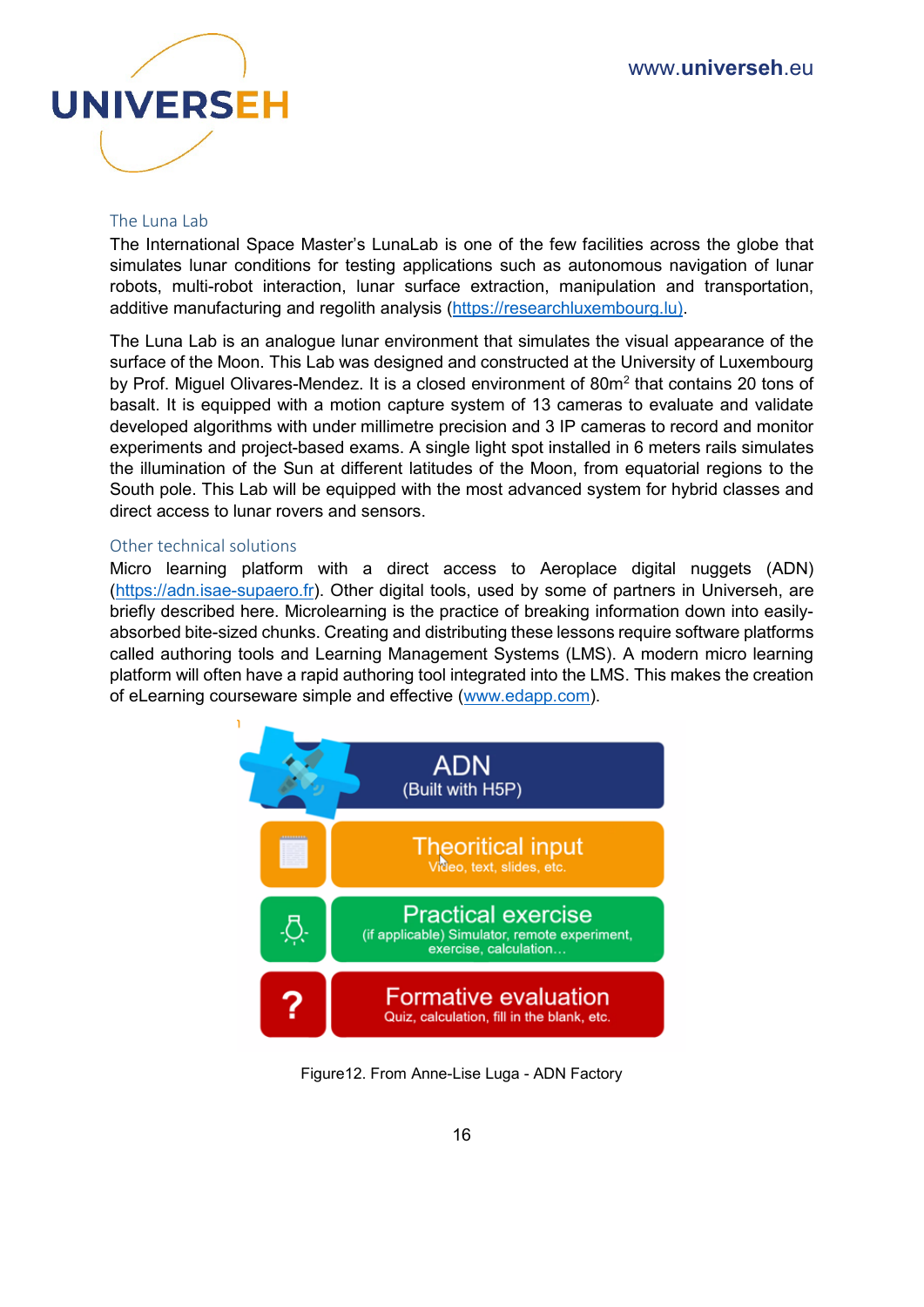

#### Conclusion and future work

Digital technology can be used to create a feeling of social presence (belonging to a community), support interaction between the different student groups, simulation in laboratory work, or support specific activities as project work. We will now continue working with different innovative technical solutions in the pilot courses developed within the Universeh-project and investigate the possibilities and challenges with each solution. These innovative technical solutions now need to be duly evaluated form a pedagogical perspective and students' experiences. A main task is to identify which type of course and design can be compatible with which hybrid solutions. Universeh-courses vary in level of flexibility and geographical target group which means a span of degrees of hybridization; from having mix classes, i.e. student in the classroom as well as online, to having just online students.

The evaluation needs to take into consideration the experiences made and most importantly how these aspects will become in the hands and the knowledge of teachers. Reflections also need to be dedicated to, for example, how to deal with very specific systems as Walkabout in the overall perspective of hybridization combined with ideas concerning competence development of teachers. There are also issues to solve around licenses and user rights concerning some of the developed platforms.

#### References

Almaiah, M. A., Al-Khasawneh, A., & Althunibat, A. (2020). Exploring the critical challenges and factors influencing the E-learning system usage during COVID-19 pandemic. *Education and Information Technologies*, 25(6), 5261–5280.

Abdelrahman, N., & Irby, B. J. (2016). Hybrid learning: Perspectives of higher education faculty. *International Journal of Information Communication Technologies and Human Development*, 8(1), 1-25.

Abdelrazeq, A., Daling, L., Suppes, R., Feldmann, Y., & Hees, F. (2019, March). A virtual reality educational tool in the context of mining engineering-the virtual reality mine. In Conference Paper. https://www. researchgate. net/publication/332282684.

Choi, J. J., & Kwak, S. S. (2017). Who is this? Identity and presence in robot-mediated communication. *Cognitive Systems Research*, 43, 174-189.

de Jong, T., Lazonder, A., Pedaste, M., & Zacharia, Z. (2018). Simulations, games, and modeling tools for learning. In International handbook of the learning sciences (pp. 256-266). Routledge.

Fitria, T. N. (2021). Creating sensation of learning in classroom: Using 'GatherTown' platform video game-style for virtual classroom. *Education and Human Development Journal*, 6(2), 30- 43.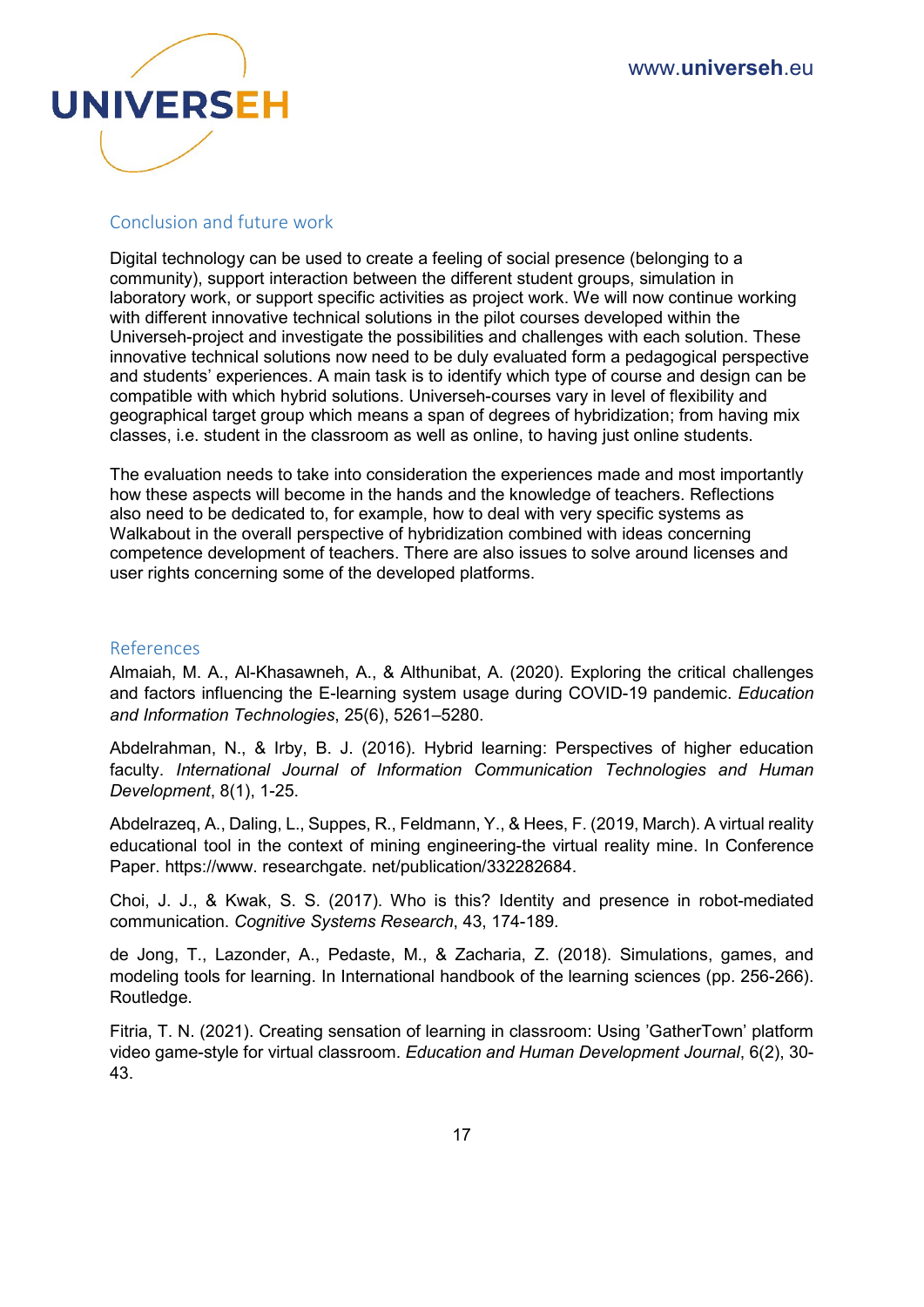

Greenhow, C. M., & Gleason, B. W. (2017). Hybrid learning in higher education: The potential of teaching and learning with robot-mediated communication. *Online Learning Journal*, 21(4), 159-176.

Linder, K. E. (2017). Fundamentals of hybrid teaching and learning. New directions for teaching and learning, 11-18.

McClure, C. D., & Williams, P. N. (2021). Gather.town: An opportunity for self-paced learning in a synchronous, distance-learning environment. *Compass: Journal of Learning and Teaching*, 14(2).

Mokayed, H. (2022). AI in learning [Webinar]. Luleå University of Technology. [https://play.ltu.se/media/Webinar%2019%20Jan.%202022%20AI%20in%20learning/0\\_7xmz](https://play.ltu.se/media/Webinar%2019%20Jan.%202022%20AI%20in%20learning/0_7xmz4x6x) [4x6x](https://play.ltu.se/media/Webinar%2019%20Jan.%202022%20AI%20in%20learning/0_7xmz4x6x)

Olapiriyakul, K .and Scher, J.M. (2006). A guide to establishing hybrid learning courses: Employing information technology to create a new learning experience, and a case study. *The Internet and Higher Education,* 9(4), 287–311.

Parnes, P., Backman, Y., & Gardelli, V. (2021). WalkAbout–A net-based interactive multiuser 3D-environment for enhanced and engaging learning. In 8: e utvecklingskonferensen för Sveriges ingenjörsutbildningar, Karlstads universitet, 24 november – 25 november 2021.

Raes, A., Vanneste, P., Pieters, M., Windey, I., Van Den Noortgate, W., & Depaepe, F. (2020). Learning and instruction in the hybrid virtual classroom: An investigation of students' engagement and the effect of quizzes. *Computers & Education*, 143, 103682.

Satpute, S.G. & Viswanathan, V.K. (2022). A virtual physics-based realistic simulation environment for education in AI for Space Autonomy [Webinar]. Luleå University of Technology[.https://play.ltu.se/media/Webinar+2+Feb\\_A+virtual+physics](https://play.ltu.se/media/Webinar+2+Feb_A+virtual+physics-based+simulation+environment/0_tszn3vgt)[based+simulation+environment/0\\_tszn3vgt](https://play.ltu.se/media/Webinar+2+Feb_A+virtual+physics-based+simulation+environment/0_tszn3vgt)

Stockleben, B., Thayne, M., Jäminki, S., Haukijärvi, I., Mavengere, N. B., Demirbilek, M., & Ruohonen, M. (2017). Towards a framework for creative online collaboration: A research on challenges and context. *Education and Information Technologies*, 22(2), 575-597.

Themeli, C. and Bougia, A. (2016) 'Tele-proximity: Tele-community of inquiry model. Facial cues for social, cognitive, and teacher presence in distance education. *International Review of Research in Open and Distributed Learning*, 17(6), 145-163

<https://adn.isae-supaero.fr/>

<https://bigbluebutton.org/>

<https://www.edapp.com/blog/microlearning-features/>

<https://www.kubiconnect.com/>

<https://www.ltu.se/org/sbn/Verksamhet/Laboratorium-och-utrustning/VR-Lab?l=en>